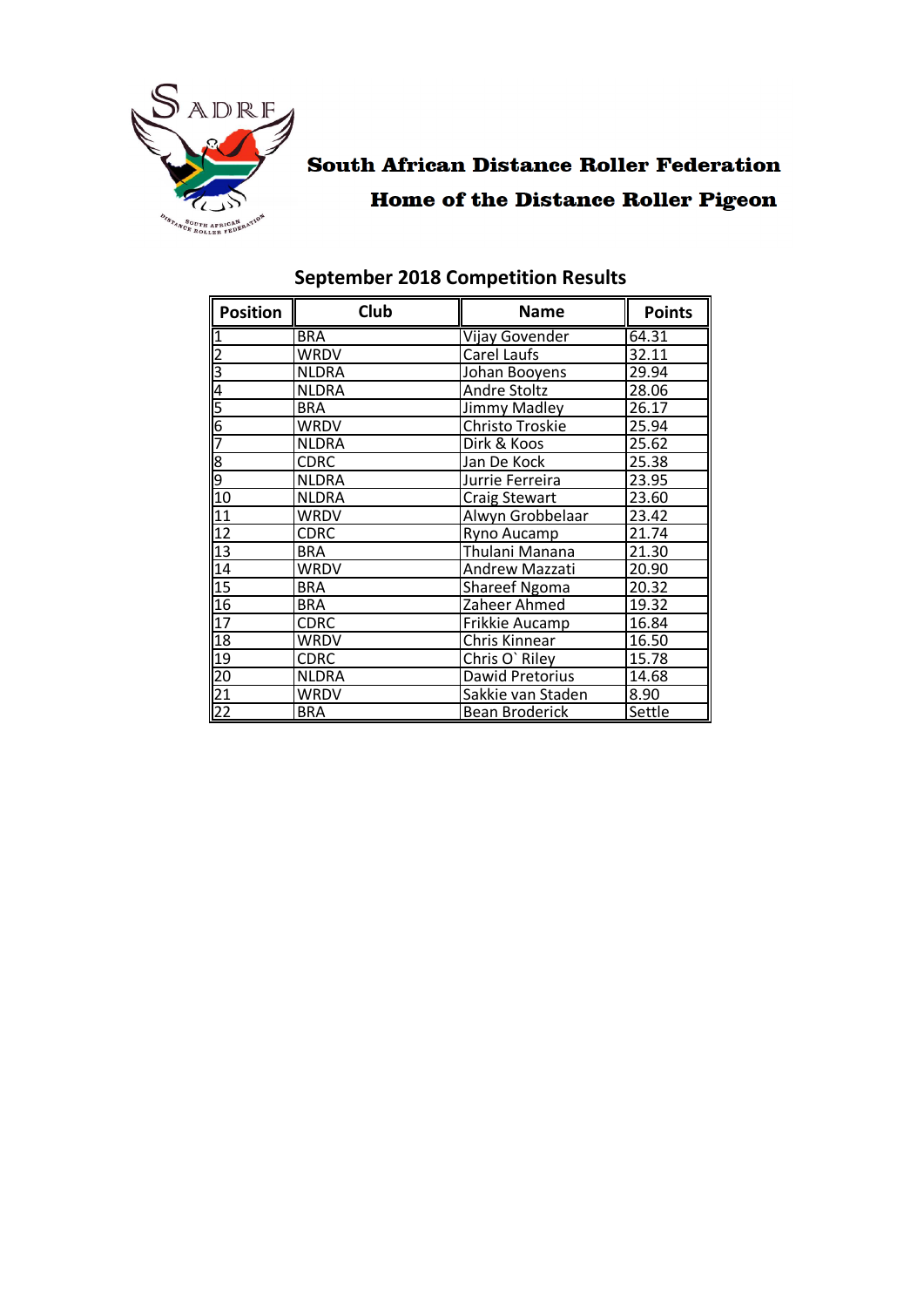

### **South African Distance Roller Federation Home of the Distance Roller Pigeon**

| <b>Position</b>                                         | <b>Club</b>  | <b>Name</b>                   | <b>Points</b> |
|---------------------------------------------------------|--------------|-------------------------------|---------------|
| $\overline{1}$                                          | <b>CDRC</b>  | Frikkie Aucamp                | 301.76        |
|                                                         | <b>BRA</b>   | Vijay Govender                | 258.48        |
|                                                         | <b>WRDV</b>  | Carel Laufs                   | 224.60        |
| $\frac{2}{3}$ $\frac{3}{4}$ $\frac{6}{5}$ $\frac{6}{7}$ | <b>WRDV</b>  | Chris Kinnear                 | 183.71        |
|                                                         | <b>NLDRA</b> | <b>Andre Stoltz</b>           | 183.39        |
|                                                         | <b>WRDV</b>  | Sakkie van Staden             | 175.30        |
|                                                         | <b>WRDV</b>  | Christo Troskie               | 170.34        |
| $\frac{8}{9}$                                           | <b>BRA</b>   | Zaheer Ahmed                  | 167.47        |
|                                                         | <b>NLDRA</b> | Dirk & Koos                   | 162.22        |
| 10                                                      | <b>CDRC</b>  | Jan De Kock                   | 140.19        |
| 11                                                      | <b>BRA</b>   | <b>Bean Broderick</b>         | 131.65        |
| 12                                                      | <b>NLDRA</b> | <b>Craig Stewart</b>          | 131.23        |
| $\overline{13}$                                         | <b>NLDRA</b> | Jurrie Ferreira               | 128.72        |
| 14                                                      | <b>BRA</b>   | <b>Jimmy Madley</b>           | 128.26        |
| $\overline{15}$                                         | <b>WRDV</b>  | Alwyn Grobbelaar              | 123.66        |
| $\overline{16}$                                         | <b>NLDRA</b> | Dawid Pretorius               | 102.00        |
| $\overline{17}$                                         | <b>NLDRA</b> | Johan Drotskie                | 91.57         |
| 18                                                      | <b>BRA</b>   | <b>Waseem Mahomed</b>         | 90.18         |
| 19                                                      | <b>BRA</b>   | Jonathan Britz                | 89.34         |
| 20                                                      | <b>CDRC</b>  | Ryno Aucamp                   | 84.44         |
|                                                         | <b>CDRC</b>  | <b>Billy Taylor</b><br>70.22  |               |
|                                                         | <b>NLDRA</b> | Johan Booyens                 | 69.58         |
|                                                         | <b>BRA</b>   | Thulani Manana                | 60.73         |
|                                                         | <b>WRDV</b>  | Andrew Mazzati                | 56.08         |
|                                                         | <b>BRA</b>   | 47.72<br><b>Shareef Ngoma</b> |               |
|                                                         | <b>WRDV</b>  | Hennie Adlem                  | 42.85         |
|                                                         | <b>CDRC</b>  | Chris O' Riley<br>33.67       |               |
|                                                         | <b>BRA</b>   | <b>Tshepo Mwale</b><br>28.38  |               |
|                                                         | <b>BRA</b>   | 26.55<br>Fabian Louw          |               |
|                                                         | <b>BRA</b>   | 20.27<br><b>Chris Britz</b>   |               |

#### **September 2018 League Point**